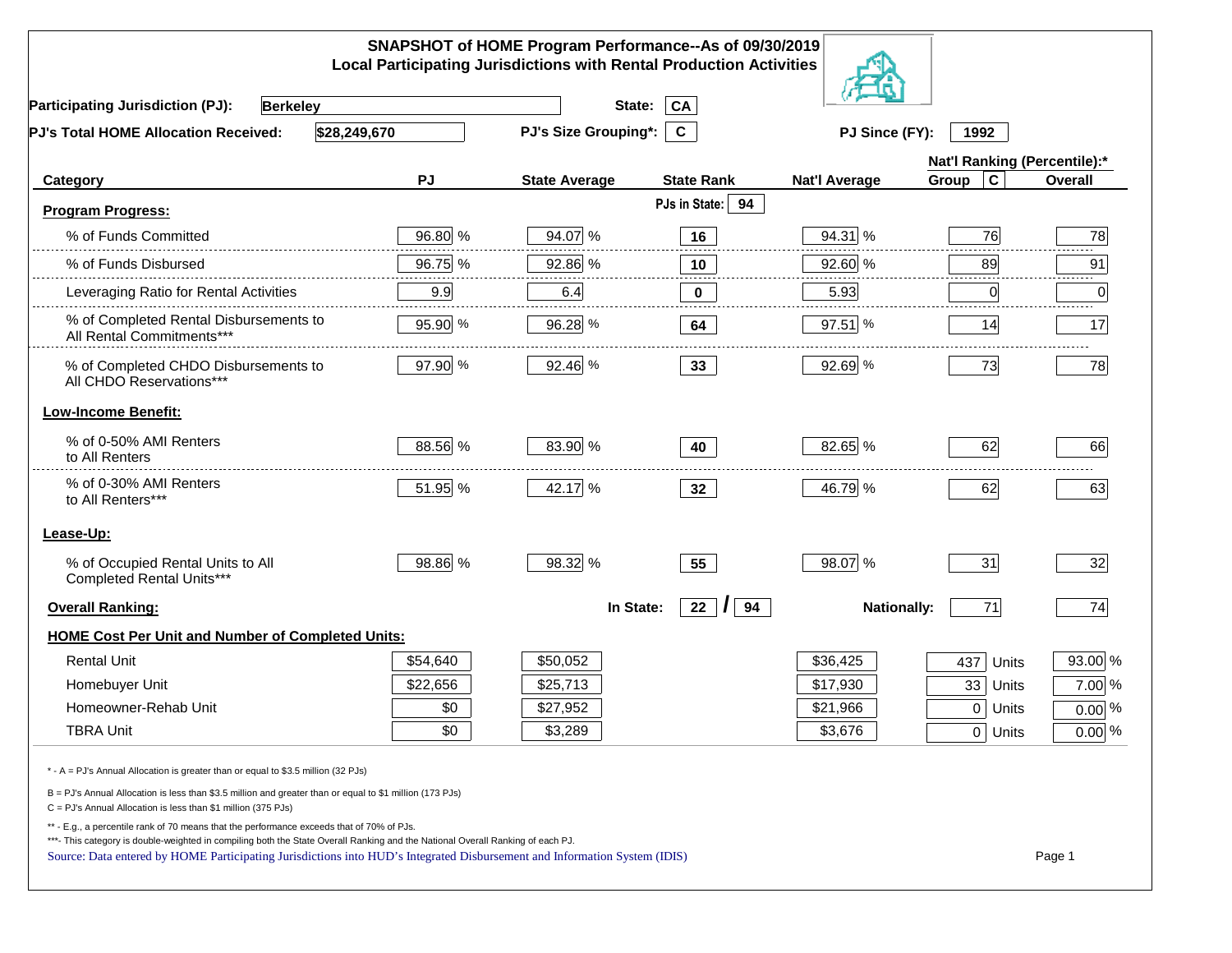|                                                                                                                           |      |               |                                   |                 |                  | <b>Program and Beneficiary Characteristics for Completed Units</b> |                   |                      |                                                    |                  |
|---------------------------------------------------------------------------------------------------------------------------|------|---------------|-----------------------------------|-----------------|------------------|--------------------------------------------------------------------|-------------------|----------------------|----------------------------------------------------|------------------|
| <b>Participating Jurisdiction (PJ): Berkeley</b>                                                                          |      |               |                                   | $\overline{CA}$ |                  |                                                                    |                   |                      |                                                    |                  |
| <b>Total Development Costs:</b>                                                                                           |      | <b>Rental</b> | Homebuyer                         |                 | <b>Homeowner</b> | <b>CHDO Operating Expenses:</b>                                    |                   | PJ:                  |                                                    | $2.2\frac{9}{6}$ |
| (average reported cost per unit in<br>PJ:<br><b>HOME-assisted projects)</b>                                               |      | \$245,814     | \$150,761                         |                 | \$0              |                                                                    | (% of allocation) | <b>National Avg:</b> |                                                    | $1.1$ %          |
| State:*                                                                                                                   |      | \$190,858     | \$131,515                         |                 | \$30,342         |                                                                    |                   |                      |                                                    |                  |
| National:**                                                                                                               |      | \$135,225     | \$88,236                          |                 | \$26,222         |                                                                    |                   |                      |                                                    |                  |
|                                                                                                                           |      |               | <b>Rental Homebuyer Homeowner</b> | <b>TBRA</b>     |                  |                                                                    | <b>Rental</b>     |                      | <b>Homebuyer Homeowner</b>                         | <b>TBRA</b>      |
| <b>RACE:</b>                                                                                                              | $\%$ | $\%$          | ℅                                 | $\%$            |                  | <b>HOUSEHOLD TYPE:</b>                                             | %                 | $\frac{9}{6}$        | ℅                                                  | %                |
| White:                                                                                                                    | 32.6 | 45.5          | 0.0                               | 0.0             |                  | Single/Non-Elderly:                                                | 45.5              | 42.4                 | 0.0                                                | 0.0              |
| <b>Black/African American:</b>                                                                                            | 49.0 | 21.2          | 0.0                               | 0.0             | Elderly:         |                                                                    | 32.8              | 3.0                  | 0.0                                                | 0.0              |
| Asian:                                                                                                                    | 3.5  | 6.1           | 0.0                               | 0.0             |                  | <b>Related/Single Parent:</b>                                      | 13.2              | 21.2                 | 0.0                                                | 0.0              |
| American Indian/Alaska Native:                                                                                            | 0.9  | 3.0           | 0.0                               | 0.0             |                  | <b>Related/Two Parent:</b>                                         | 4.4               | 24.2                 | 0.0                                                | 0.0              |
| Native Hawaiian/Pacific Islander:                                                                                         | 0.0  | 0.0           | 0.0                               | 0.0             | Other:           |                                                                    | 0.9               | 9.1                  | 0.0                                                | 0.0              |
| American Indian/Alaska Native and White:                                                                                  | 0.2  | 0.0           | 0.0                               | 0.0             |                  |                                                                    |                   |                      |                                                    |                  |
| Asian and White:                                                                                                          | 0.2  | 0.0           | 0.0                               | 0.0             |                  |                                                                    |                   |                      |                                                    |                  |
| <b>Black/African American and White:</b>                                                                                  | 0.2  | 0.0           | 0.0                               | 0.0             |                  |                                                                    |                   |                      |                                                    |                  |
| American Indian/Alaska Native and Black:                                                                                  | 0.0  | 0.0           | 0.0                               | 0.0             |                  |                                                                    |                   |                      |                                                    |                  |
| <b>Other Multi Racial:</b>                                                                                                | 2.5  | 0.0           | 0.0                               | 0.0             |                  |                                                                    |                   |                      |                                                    |                  |
| Asian/Pacific Islander:                                                                                                   | 4.4  | 9.1           | 0.0                               | 0.0             |                  |                                                                    |                   |                      |                                                    |                  |
| <b>ETHNICITY:</b>                                                                                                         |      |               |                                   |                 |                  |                                                                    |                   |                      |                                                    |                  |
| <b>Hispanic</b>                                                                                                           | 6.5  | 15.2          | 0.0                               | 0.0             |                  |                                                                    |                   |                      |                                                    |                  |
| <b>HOUSEHOLD SIZE:</b>                                                                                                    |      |               |                                   |                 |                  | SUPPLEMENTAL RENTAL ASSISTANCE:                                    |                   |                      |                                                    |                  |
| 1 Person:                                                                                                                 | 68.1 | 45.5          | 0.0                               | 0.0             | Section 8:       |                                                                    | 27.0              | $3.0$ <sup>#</sup>   |                                                    |                  |
| 2 Persons:                                                                                                                | 17.3 | 30.3          | 0.0                               | 0.0             |                  | <b>HOME TBRA:</b>                                                  | 0.0               |                      |                                                    |                  |
| 3 Persons:                                                                                                                | 6.2  | 0.0           | 0.0                               | 0.0             | Other:           |                                                                    | 27.9              |                      |                                                    |                  |
| 4 Persons:                                                                                                                | 4.6  | 12.1          | 0.0                               | 0.0             |                  | No Assistance:                                                     | 45.0              |                      |                                                    |                  |
| 5 Persons:                                                                                                                | 3.0  | 9.1           | 0.0                               | 0.0             |                  |                                                                    |                   |                      |                                                    |                  |
| 6 Persons:                                                                                                                | 0.5  | 3.0           | 0.0                               | 0.0             |                  |                                                                    |                   |                      |                                                    |                  |
| 7 Persons:                                                                                                                | 0.2  | 0.0           | 0.0                               | 0.0             |                  |                                                                    |                   |                      |                                                    |                  |
| 8 or more Persons:                                                                                                        | 0.0  | 0.0           | 0.0                               | 0.0             |                  | # of Section 504 Compliant Units:                                  |                   | 255                  |                                                    |                  |
| * The State average includes all local and the State PJs within that state                                                |      |               |                                   |                 |                  |                                                                    |                   |                      |                                                    |                  |
| ** The National average includes all local and State PJs, and Insular Areas                                               |      |               |                                   |                 |                  |                                                                    |                   |                      |                                                    |                  |
| # Section 8 vouchers can be used for First-Time Homebuyer Downpayment Assistance.                                         |      |               |                                   |                 |                  |                                                                    |                   |                      |                                                    |                  |
| Source: Data entered by HOME Participating Jurisdictions into HUD's Integrated Disbursement and Information System (IDIS) |      |               |                                   |                 |                  |                                                                    |                   |                      | <b>HOME Program Performance SNAPSHOT</b><br>Page 2 |                  |